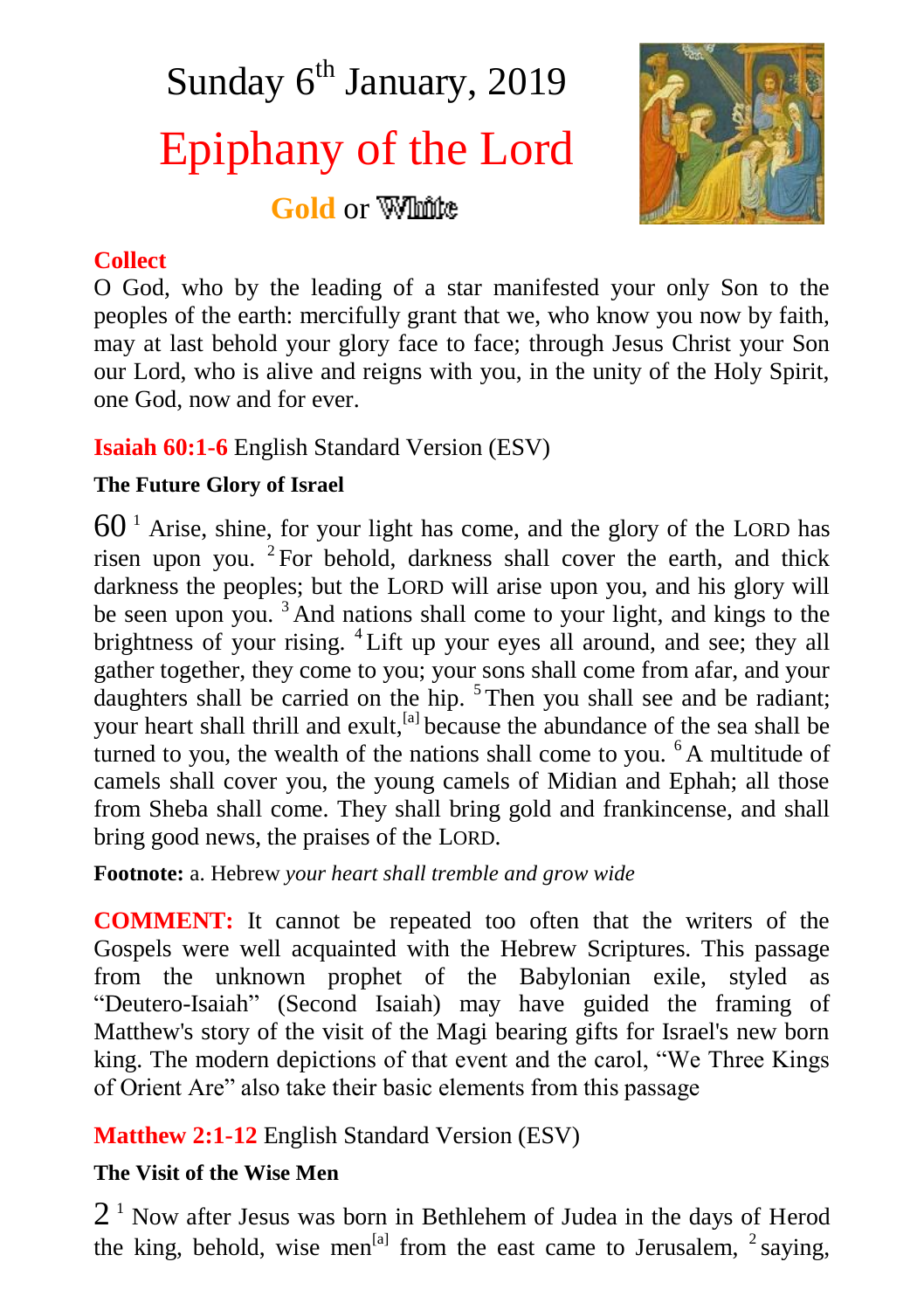"Where is he who has been born king of the Jews? For we saw his star when it rose<sup>[b]</sup> and have come to worship him." <sup>3</sup> When Herod the king heard this, he was troubled, and all Jerusalem with him; <sup>4</sup> and assembling all the chief priests and scribes of the people, he inquired of them where the Christ was to be born.  $5$  They told him, "In Bethlehem of Judea, for so it is written by the prophet: <sup>6 \*\*\*</sup>And you, O Bethlehem, in the land of Judah, are by no means least among the rulers of Judah; for from you shall come a ruler who will shepherd my people Israel."<sup> $\frac{7}{7}$ </sup>Then Herod summoned the wise men secretly and ascertained from them what time the star had appeared. <sup>8</sup> And he sent them to Bethlehem, saying, "Go and search diligently for the child, and when you have found him, bring me word, that I too may come and worship him." <sup>9</sup> After listening to the king, they went on their way. And behold, the star that they had seen when it rose went before them until it came to rest over the place where the child was.  $10$  When they saw the star, they rejoiced exceedingly with great joy.  $11$  And going into the house they saw the child with Mary his mother, and they fell down and worshiped him. Then, opening their treasures, they offered him gifts, gold and frankincense and myrrh.  $12$  And being warned in a dream not to return to Herod, they departed to their own country by another way.

**Footnotes:** a. Greek *magi*; also verses 7, 16. b. Or *in the east*; also verse 9

**COMMENT:** Matthew tells quite a different story about the birth of Jesus than did Luke. His source material would have been the Christian traditions within his own community. The framing of his Gospel shows that he was writing for a Jewish audience late in the 1st century AD. The issue with which the early church had wrestled for several decades was the inclusion of Gentiles in the Christian community founded by Jews. Foreigners, as the magi certainly were, came seeking the newborn king of Israel whose signal star they had been following for some time. They could not have been Jews for they asked Herod questions which a Jew would have already known. Legend has it that they came from the east, but that cannot be proven from the story's details. The phrase "from the east" could just as well be translated as "at its rising." That would mean that they could have approached from the west, since stars only rise in the east. The astrological event that led them to Jerusalem could one of several known astronomical occurrences - a supernova; a bright conjunction of two planets, Saturn and Jupiter, within the astrological zone of Pisces, the sign of the Jews (this occurred three times in 7 BC); Halley's comet also visible in 7 BC; or a very bright morning star like Venus or Mercury. But these are all speculative. We shall never know for sure what they saw or who the magi really were. Later generations assumed that the magi were kings when they may instead have been Zoroastrian priests who spent a great deal of time observing and interpreting the stars so vividly seen in the Middle Eastern nights of that era. Of course, they could also have been priests and kings, as monarchs frequently were in those days. It is conceivable that Matthew also knew of a delegation of Parthian magi going to Rome to pay homage to Nero at Naples in AD 66. They are said to have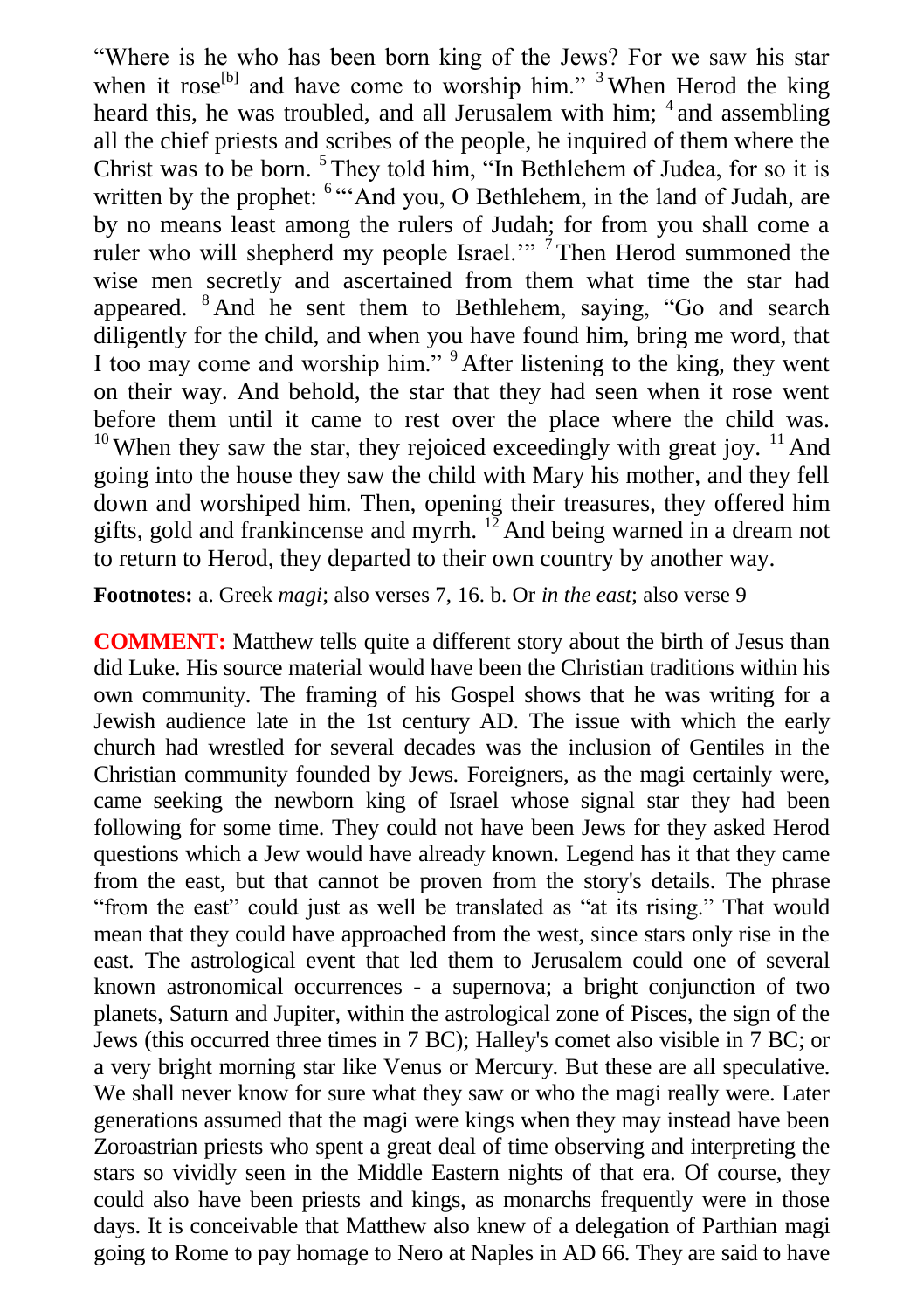gone home "by another way", perhaps a model from which to shape the Gospel. Matthew related this story to draw the conclusion that the prophecies being fulfilled were about foreign nations coming to Jerusalem to worship Israel's God. This note of spiritual universalism is prominent in many parts of the OT, but especially in Isaiah 40-66, a collection of prophetic poetry with which Matthew would certainly have been familiar. As Christians we may fervently hope that the meaning of the story will not be lost on modern audiences at a time when religious traditions seem to clash rather than coalesce around the worship of the God whom we know in Jesus Christ. But who is to say that within the new millennium on which we have so recently ventured, God will not bring about the reconciliation through love for people of all religious traditions? Does that not seem impossible at this point in time? As we start this year of our Lord 2012, we would do well to recall that, as our ancestors believed, each year is a twelve month period of God's infinite and eternal grace.

# **Psalm 72: 1-15** *Deus, judicium* Grail Psalter

# R **All nations shall fall prostrate before you, O Lord.**

<sup>1</sup> *Of Solomon.*

O God, give your judgment to the king, to a king's son your justice,  $2$  that he may judge your people in justice, and your poor in right judgment.  $\mathbb{R}^7$ 

 $3$  May the mountains bring forth peace for the people, and the hills, justice.

<sup>4</sup> May he defend the poor of the people, and save the children of the needy, (and crush the oppressor).  $\mathbf{R}^{\prime}$ 

 $<sup>5</sup>$  He shall endure like the sun and the moon</sup> from age to age.

 $<sup>6</sup>$  He shall descend like rain on the meadow,</sup> like raindrops on the earth.  $\mathbf{R}^{\prime}$ 

 $<sup>7</sup>$  In his days shall justice flourish</sup> and peace till the moon fails.

<sup>8</sup> He shall rule from sea to sea, from the Great River to earth's bounds.  $\mathbf{R}^{\prime}$ 

<sup>9</sup> Before him his enemies shall fall.

his foes lick the dust.

 $10$  The kings of Tarshish and the sea coasts shall pay him tribute.  $\mathbb{R}^7$